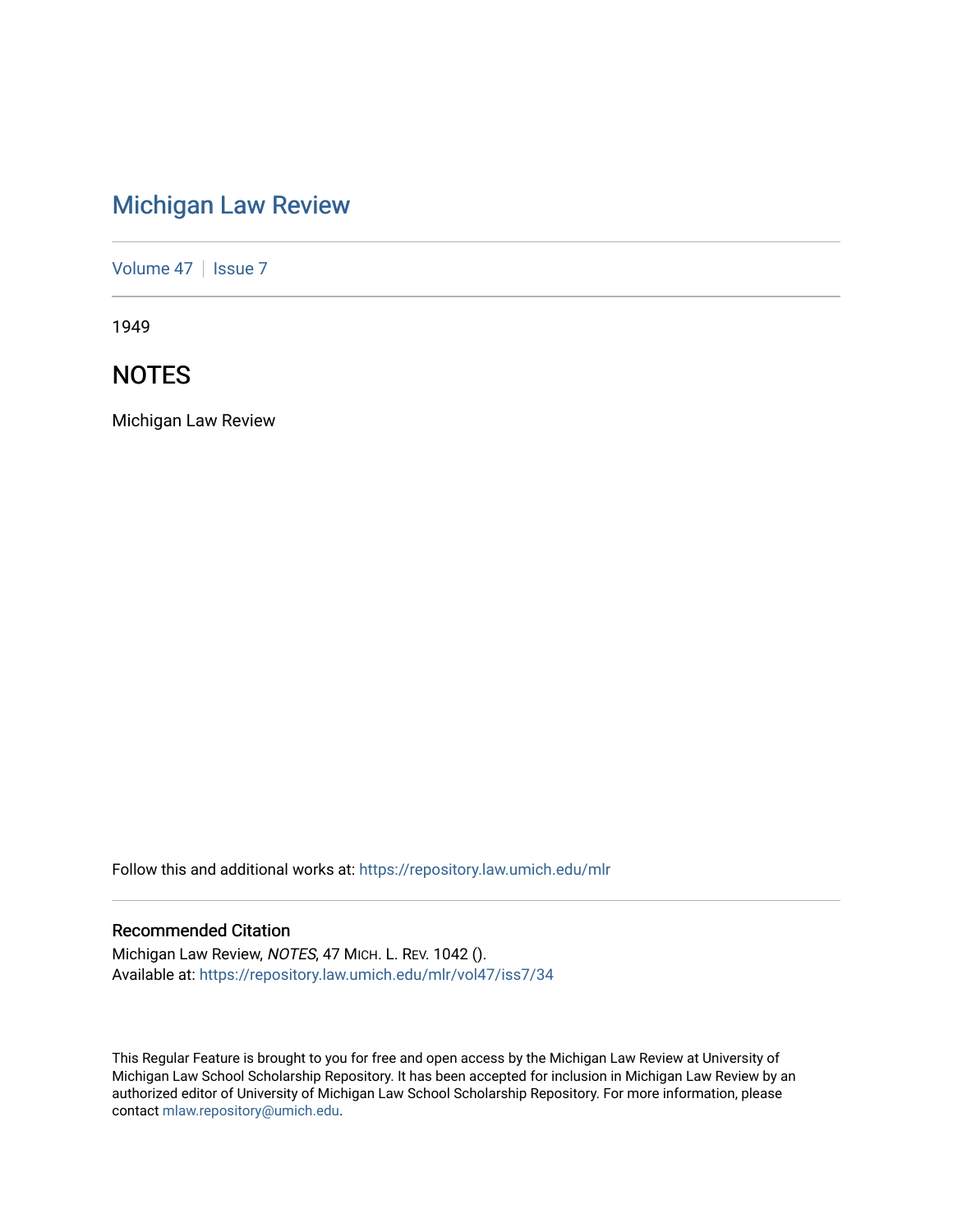### **NOTES**

#### *BIOGRAPHY*

LABOUR'S BIG THREE. By *John T. Murphy.* London: Bodley Head. 1948. Pp. 266. 15s. A triple biography of Attlee, Bevin and Morrison, and a history of the British labor movement.

THE TRIALS OF OSCAR WILDE. Edited by **H.** *Montgomery* Hyde-Barrister-at-Law of the Middle Temple. London: William Hodge and Co., Ltd. 1949. Pp. 384. 15s net. A full and authoritative account of the three trials of Oscar Wilde, which shocked England shortly before the turn of the century.

#### *BUSINESS, ECONOMICS AND FINANCE*

BusINEss LIPE INSURANCE. Vol. 2. By Albert Hirst. Bloomington, Ill.: State Farm Life Insurance Company. 1949. Pp. xvi, 165. Without charge to lawyers, upon request. Includes treatment of the revenue act of 1948, employee needs and plans, and estate planning in a lawyer's office.

INDEX TO LEGAL LITERATURE ON REGU-LATION OP CoNSUMER INSTALLMENT LEND-ING AND ON UsuRY LAws. By *Roger S. Barrett* and *Charles* C. *Ulrich.* Law forum of National Consumer~Finance Association. Brattleboro, Vt.: E. L. Hildreth & Co. 1948. Pp. 163.

MONETARY THEORY AND FISCAL POLICY. By *Alvin* H. Hansen-Littauer Professor of Political Economy, Harvard University. New York: McGraw-Hill. 1949. Pp. 245. \$3. A theoretical treatment of monetary problems illustrating historical trends and developments regarding money supply, national income, public debt, and the role of the central banking system in the creation and control of money.

THE PAR CHECK COLLECTION AND AB-SORPTION OP EXCHANGE CoNTROVERSIES. By *Melvin* C. *Miller.* Deputy Manager of the American Bankers Association in charge of the Bank Management Commission and the State Bank Division. Cambridge, Mass.: Bankers Publishing Co. 1949. Pp. xi, 141. \$5.-A complete treatise, giving the history, recent developments, pro and con arguments and present status of the controversy.

#### *FREEDOM* OF *INFORMATION*

FEDERAL lNPoRMATION CoNTRoLs IN PEACETIME. Compiled by *Robert E. Summers.* N.Y.: The H. W. Wilson Co. 1949. Pp. 301. The basic issues and various implications involved in federal control of information.

#### *INTERNATIONAL LAW AND AFFAIRS*

THE INTER-AMERICAN REGIONAL SYS-TEM. By *Charles* G. Fenwick-Director, Department of International Law and Organization, Pan American Union. N.Y.: Declan X. McMullen Co., Inc. 1949. Pp. 96. Historical background of the system, development of inter-American law, and relationship to the United Nations.

LESSONS ON SECURITY AND DISARMA-MENT FROM THE HISTORY OF THE LEAGUE OP NATIONS. By *James T. Shotwell,* Acting President, Carnegie Endowment for International peace; and *Marina Salvin,* Lecturer in Government, Barnard College. N. Y.: King's Crown Press, For The Carnegie Endowment for International Peace. 1949. Pp. 149.

LIBERALISM AND THE CHALLENGE OF FASCISM. Social forces in England and France 1815-1870. By J. *Salwyn Schapiro-*Professor Emeritus of History, City College of New York. New York: McGraw-Hill. 1949. Pp. xi, 421. \$5. The meaning of liberalism as a public way of life and its significance in the modem world.

MAJOR AsPECTs oP INTERNATIONAL PoL-ITics. By *Joseph Dunner, Robert Homer Norton, Wilson Leon Godshall, David M. Pletcher,* and *Arnold* J. *Zurcher.* Grinnell, Iowa: Grinnell College Press. 1948. Pp. 163. \$2.50-Discussions of Latin America, China, Russia,Britain and world organization.

SOCIALISM IN WESTERN EUROPE. By *Herbert Heaton* and *Alvin Johnson.* **N.Y.:**  Foreign Policy Association, Inc. 1948. Pp. 62. \$.35-European trend and American policy toward nationalism.

TECHNOLOGY AND INTERNATIONAL RELA-TIONS. By *William* F. *Ogburn.* Chicago: The University of Chicago Press. 1949. Pp. 201. \$4. Technology and science as forces